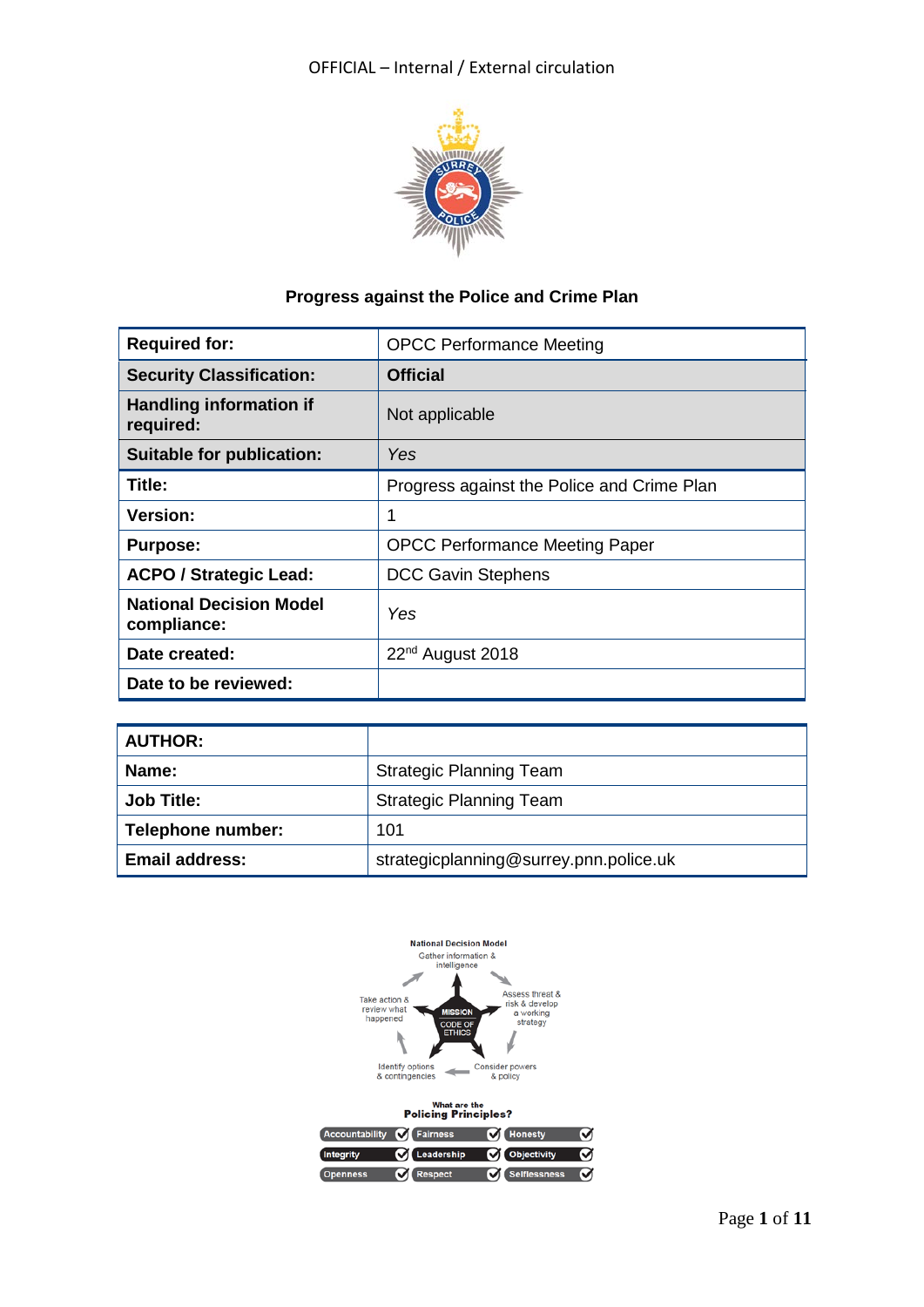**PART ONE**

# **To: Office of Police and Crime Commissioner Performance Meeting**



- **Date: 29th August 2018**
- **By: Strategic Planning**

# **Title: Progress against the Police and Crime Plan**

**Purpose of Report/Issue:** The purpose of this paper is to provide an update for the Police and Crime Commissioner regarding Surrey Police performance on the Police and Crime Plan.

**\_\_\_\_\_\_\_\_\_\_\_\_\_\_\_\_\_\_\_\_\_\_\_\_\_\_\_\_\_\_\_\_\_\_\_\_\_\_\_\_\_\_\_\_\_\_\_\_\_\_\_\_\_\_\_\_\_\_\_\_\_\_\_\_\_\_**

## **Report Detail:**

#### **1. Tackling Crime and Keeping Surrey Safe**

#### **Force Recorded Crime and Positive Outcomes:**

#### **Force: Volume of Recorded Crime**

The volume of recorded is crime is the total notifiable offences recorded within Surrey as defined by the Home Office Counting Rules (HOCR).

For the 12 months to July 2018 the volume of notifiable offences recorded was 73,580 which is up 0.4% compared to the 12 months to June 2018 (73,280). Over the last few years there has been a national increase in recorded crime with Surrey matching this increase. There have been increases in crime areas that have been significantly underreported in the past, for example hate crime, domestic abuse and non-recent sexual abuse. Surrey have worked hard to increase the public's trust and confidence in us and we are now seeing greater willingness to report these types of crime as a result.

Surrey is still one of the safest counties in the country and despite the recent rise in crime rates are still lower than most other counties. The current trends shows that levels have now begun to stabilise.

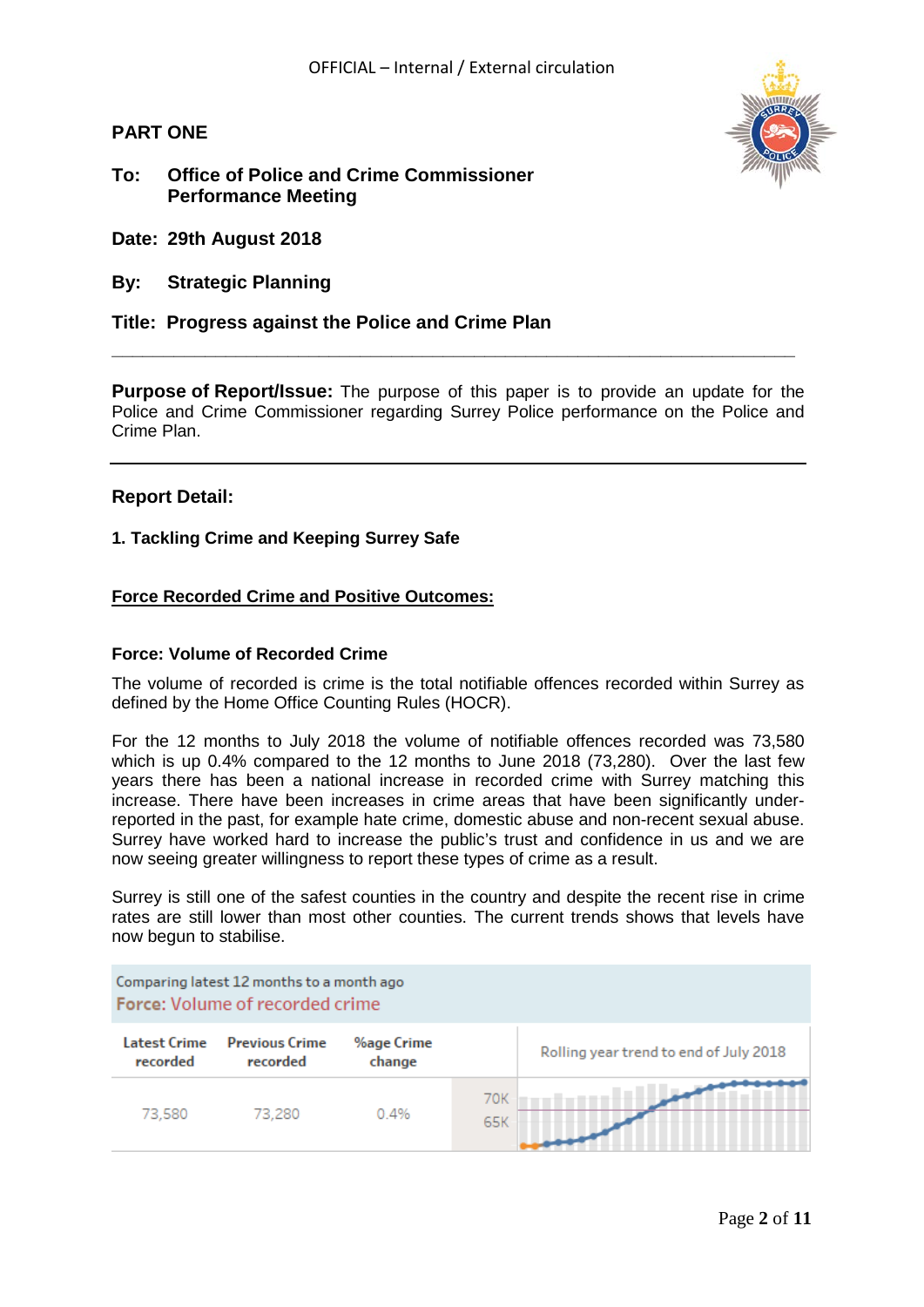#### **Force: Volume of Positive Outcomes**

Home Office Counting Rules requires all notifiable offences to have an outcome. For Surrey, a 'positive' outcome is a notifiable offence with either a charge; caution; penalty notice; drug warning; community resolution or TIC (taken into consideration).

For the 12 months to July 2018 the volumes of positive outcomes for notifiable offences recorded was 11,251 which is down 0.9% compared to the 12 months to June 2018 (11,353). This is a slight reduction but recent volumes are within normal variation.

| Comparing latest 12 months to a month ago<br>Force: Volume of positive outcomes for total notifiable |                                            |                                        |                |                                        |  |  |
|------------------------------------------------------------------------------------------------------|--------------------------------------------|----------------------------------------|----------------|----------------------------------------|--|--|
| <b>Latest Positive</b><br>Outcome                                                                    | <b>Previous Positive</b><br><b>Outcome</b> | <b>%age Positive</b><br>Outcome change |                | Rolling year trend to end of July 2018 |  |  |
| 11,251                                                                                               | 11,353                                     | $-0.9%$                                | 12000<br>11500 |                                        |  |  |

#### **Force: Positive Outcome Rate**

Positive outcome rates are calculated using the volumes of positive outcomes in a given period divided by the volume of crimes in the same period.

For the 12 months to July 2018 the positive outcome rate for notifiable offences was 15.3% which is down 0.2 percentage points compared to the 12 months to June 2018 (15.5%).



#### **Force: High harm positive outcome rate**

High harm offences are comprised of the following types of crime: Serious Sexual Offences, domestic related offences involving violence, child abuse offences and hate crime offences. For the 12 months to July 2018 the positive outcome rate for high harm offences was 19.1% which is down 0.2 percentage points compared to the 12 months to June 2018 (19.3%).

The decline in positive outcome rate for high harm has over the year been attributed to the notable increase in high harm offences. High harm volumes and associated positive outcome rate continues to be monitored as part of the force's balance scorecard and feature within the performance framework whereby Assistant Chief Constables (ACC) monitor Chief Superintendent performance.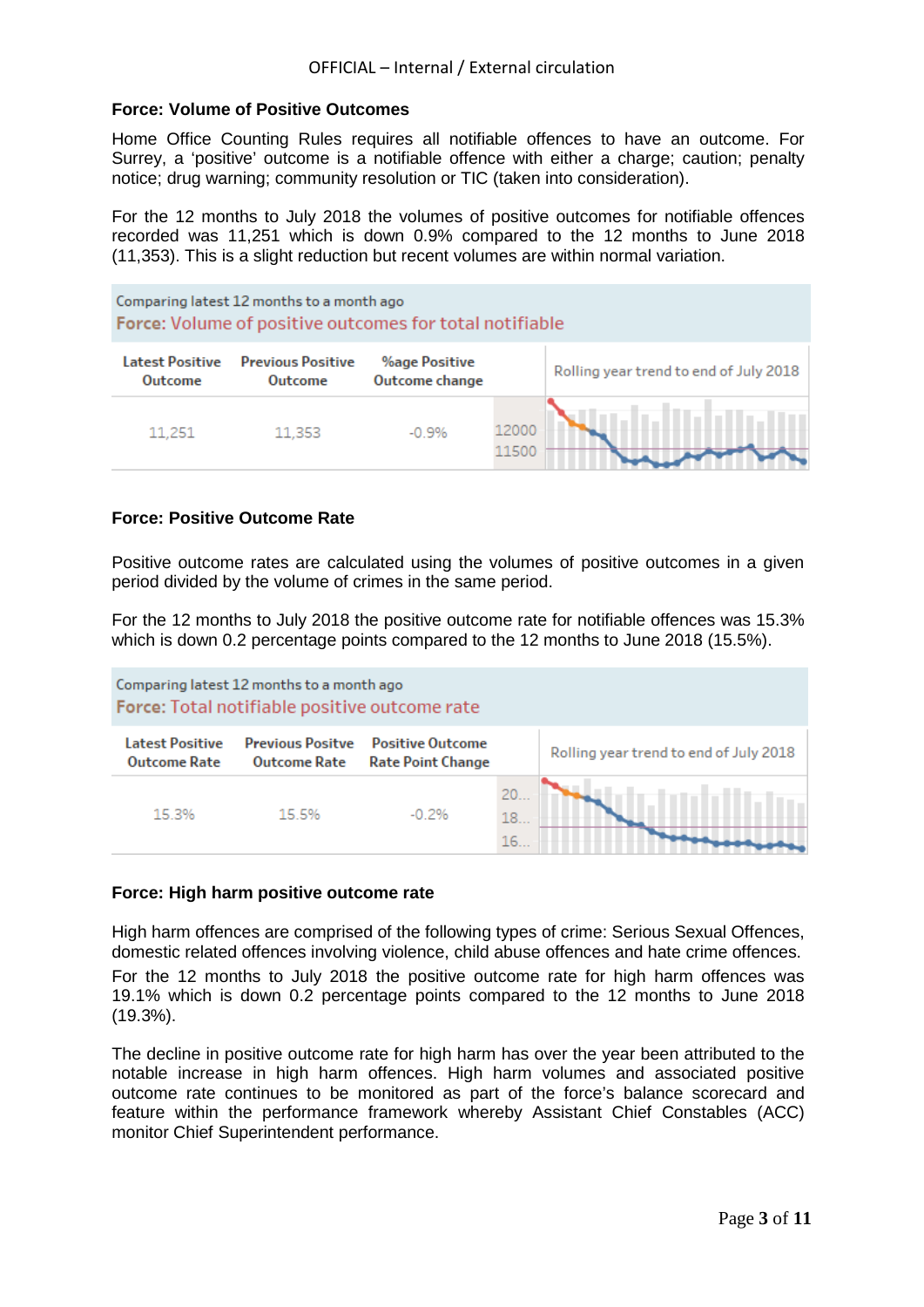

# **Force: Vehicle crime**

Comparing latest rolling 12 months to July 2018 the volume of vehicle crime offences recorded as 6,108 which is up 22.8% compared to the rolling 12 months to July 2017 (74,975).



The increase in vehicle crime relates to increases across all the sub types of vehicle crime in particular theft from a motor vehicle which is now a statistically significant high over the last two years.

#### Comparing latest 12 months to a year ago Vehicle crime breakdown

| Category                                        | Crime<br><b>Latest 12</b><br>months | Crime<br><b>Previous</b><br>12 months | Crime<br>change | %age<br>Crime<br>change |                                 | Rolling year trend to end of July 2018 |
|-------------------------------------------------|-------------------------------------|---------------------------------------|-----------------|-------------------------|---------------------------------|----------------------------------------|
| Theft from a<br>vehicle                         | 3,783                               | 3,179                                 | 604             | 19.0%                   | )<br>- 1000<br>- 1000<br>3000   |                                        |
| Theft or<br>unauthorised<br>taking of a vehicle | 1,457                               | 1,234                                 | 223             | 18.1%                   | 1400<br>을 1200<br>윤 1000<br>800 |                                        |
| Vehicle<br>interference and<br>tampering        | 868                                 | 562                                   | 306             | 54.4%                   | 800<br>Rolling<br>600<br>400    |                                        |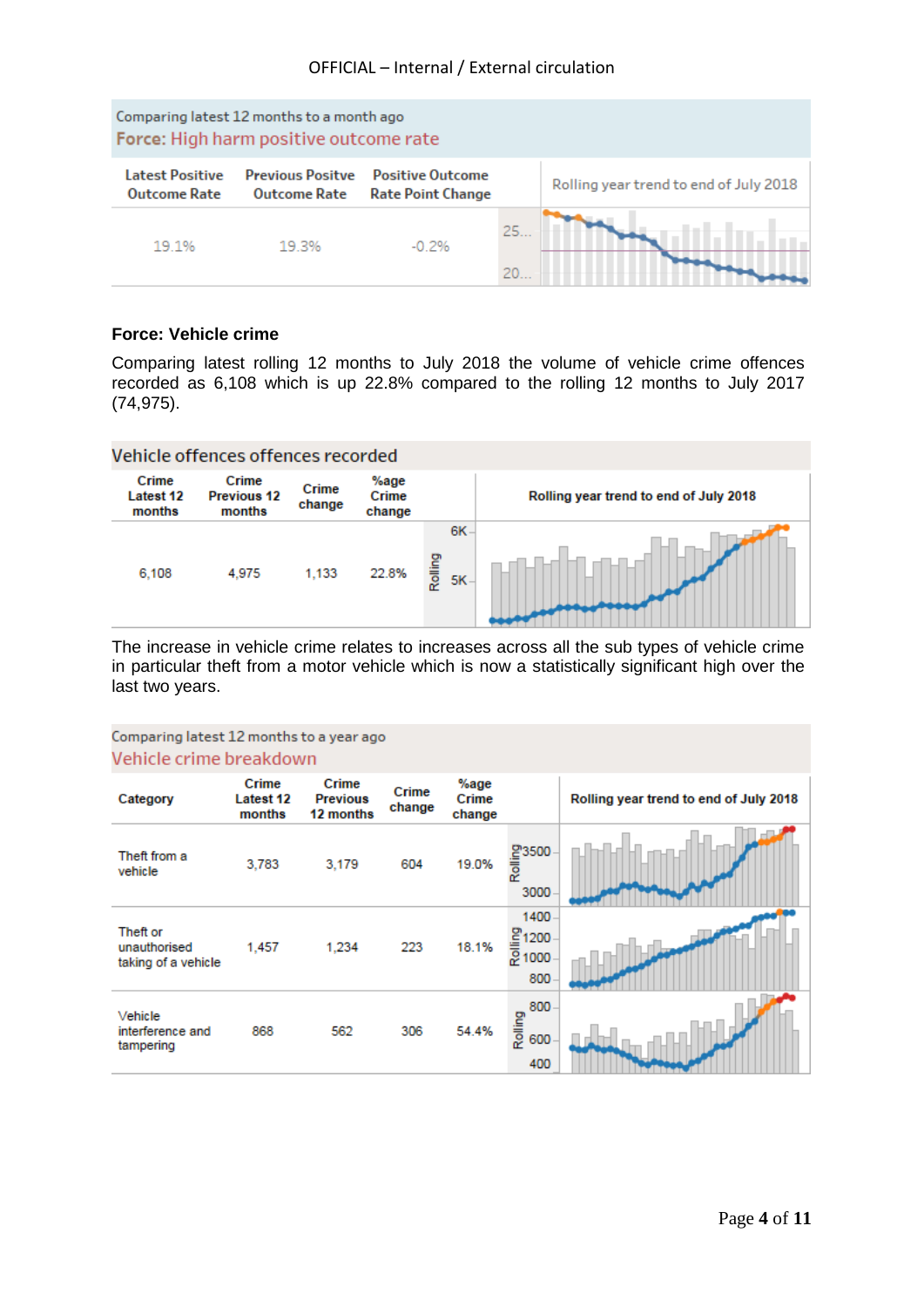# **Problem Solving Occurrences**

The 12 months to July 2018 show the volume of problem solving occurrences recorded as 189 which is up 5.6% compared to the 12 months to June 2018 (179). Volumes continue to increase as improvements are made to accurately record these occurrences.



#### **Dealing with ASB and Crime**

Joint Neighbourhood Survey results for the 12 months to June 2018 shows that 74.9% of respondents agreed that Surrey Police are dealing with anti-social behaviour and crime issues that matter in their area. This is a slight decrease on the previous year (-1.8% points) and the latest quarter (Apr-Jun 2018) results show a decrease of -3.6% points to 71.6%.

Joint Neighbourhood Survey - comparing latest 12 months against a year ago Force: Q32B - The Police are dealing with ASB and Crime

| Previous<br>Latest | Point Change Sig |                | Rolling year trend to end of June 2018 |
|--------------------|------------------|----------------|----------------------------------------|
| 74.9%<br>76.7%     | $-1.8%$          | 80.0%<br>75.0% |                                        |

## **Call Handling and Deployment**

#### **Force: Calls for Service Performance**

999 call handling performance remains strong and is always given priority. Latest 12 months to July 2018 shows 93.9% which is consistent with the 12 months to June 2018.

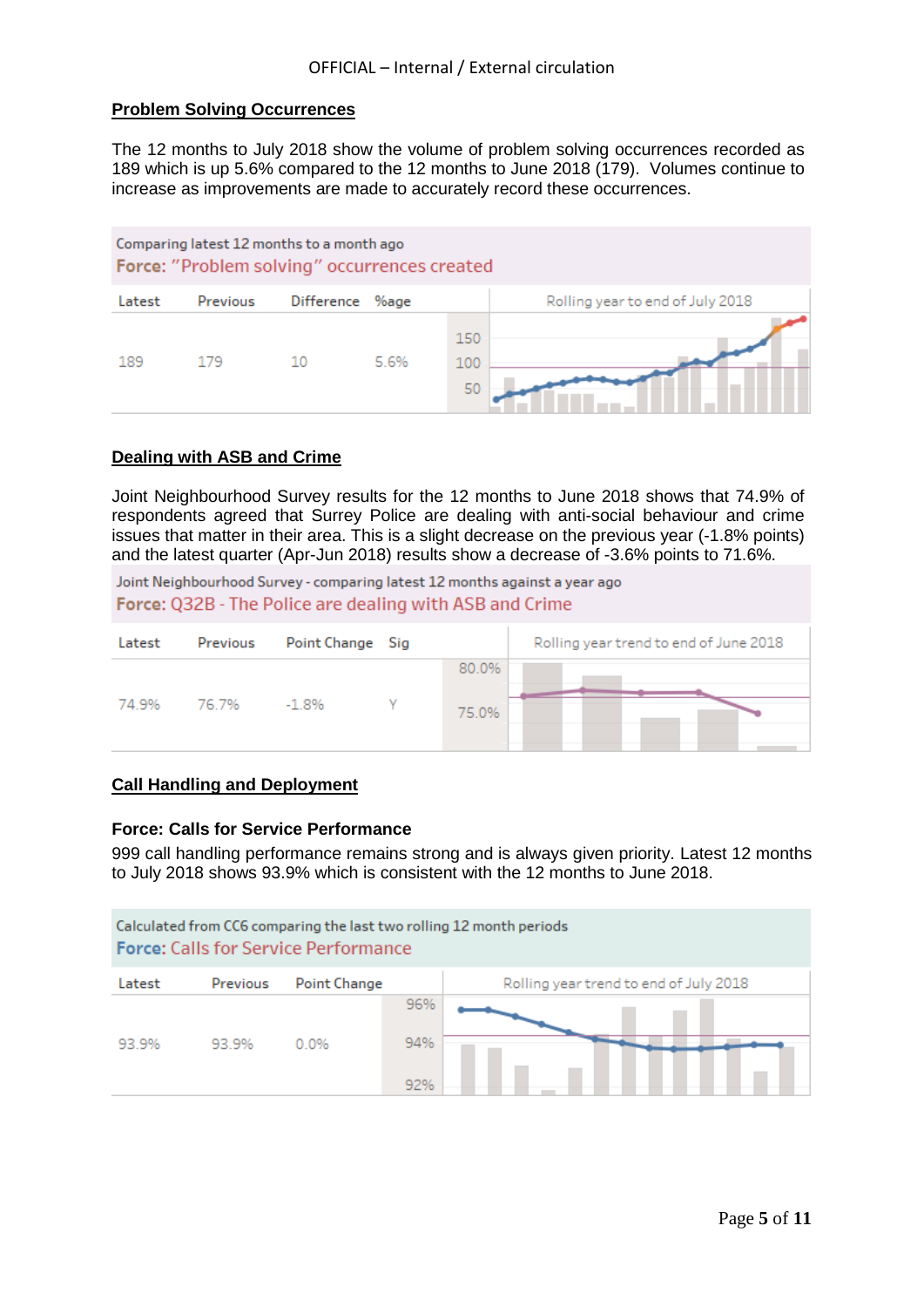## **Force: Average time to answer 101 calls**

101 call handling performance sees a greater degree of variation than 999 performance mainly due to a number of factors including continued prioritisation of 999 emergency calls over 101 calls, and the greater volume of calls we see during the summer months or following a significant incident.

Performance below shows the latest monthly results are within expected range.



## **Force: Emergency Response Performance**

Grade 1 & 2 response performance has reduced over the last 12 months. The latest 12 months to July 2018 shows grade 1 performance down 0.3 percentage points compared to the 12 months to June 2018. Grade 2 has shown an improvement in the latest 12 months up 0.2 percentage points compared to previous month.

The reduction in performance has been a focus of the monthly Force Performance Board (FPB) chaired by the Deputy Chief Constable. A working group has been analysing the issue and identified various causes and has now introduced measures to prevent further reduction, which will be monitored at the FPB.

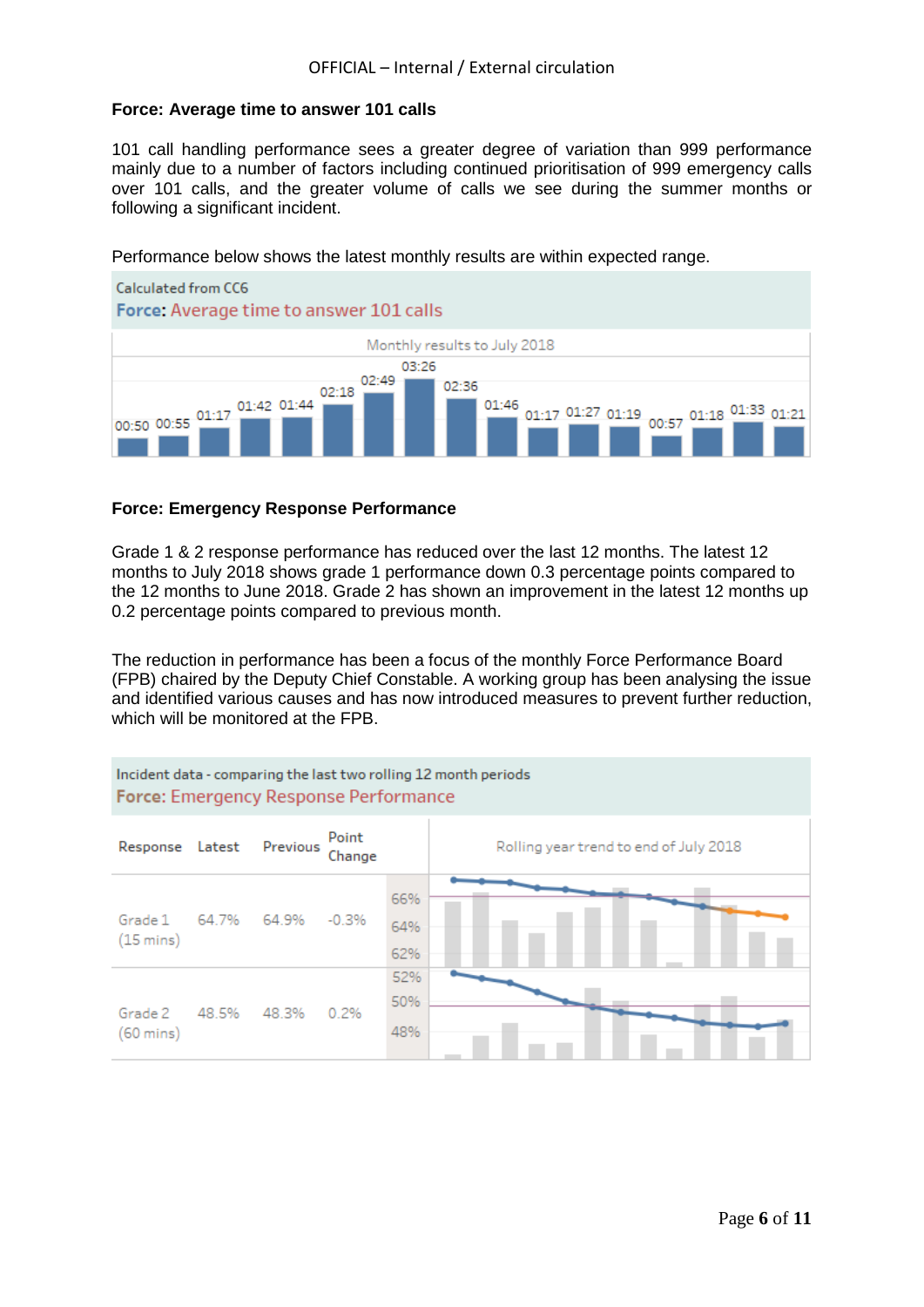# **Terrorism**

Surrey Police continues to play an integral part in the delivery of the UK Government's counter terrorism strategy (CONTEST) across the County. In April 2017 Prevent became a South East regional unit alongside all areas of Counter Terrorism policing in the South East region. It now falls under the umbrella of Counter Terrorism Policing South East (CTPSE) which is quided by the Prevent team at the National Counter Terrorism Police Headquarters and the Home Office. A 2018/19 national tactical plan is due for release. This will identify key deliverables for the police following the clearly identified roles of the Police outlined within the Counter Terrorism and Security Act 2015.

Surrey Police Prevent continues to support statutory partner agencies in embedding the Prevent Duty element of the Counter Terrorism and Security Act 2015. This is driven through the County wide, multi-agency Prevent executive board at which Surrey Police remains a key member. This group is responsible for reviewing Prevent activity, embedding legislative requirements, information sharing and ensuring the County meets national expectations in relation to Prevent. This Group also leads on the Prevent recommendations outlined within the County wide Counter terrorism Local Profile (CTLP). The 2017 CTLP document is due for release in June 2018.

All statutory partner agencies hold a Prevent Action plan which ensures local delivery sits in line with requirements outlined in the Prevent duty and the national Prevent service deliverables. These plans are collated, overseen and monitored by Surrey County Council as part of their Prevent duty responsibilities.

The Channel process in Surrey is maintained by Surrey County Council and Surrey Police remain a key agency as detailed by Home Office guidance. Embedding Prevent within mainstream safeguarding and in particular educating front line practitioners across agencies remains a national priority. Training delivery continues across statutory agencies in Surrey including Surrey Police. This is overseen by the county wide Prevent board and coordinated by Prevent leads within each agency.

## **2. Building Confident Communities**

#### **Force: Crime Survey for England and Wales (CSEW) Confidence**

For the 12 months up to March 2018, the Crime Survey for England and Wales placed Surrey 1st for public confidence, up 1.7 percentage points to 88.6%. An increase in subscriptions to 'in the know' and Surrey's use of overt communications, keeping the public informed of our activity via social media providing real time feedback, engagement with the local communities, high profile incidents/convictions etc. is likely to have all contributed to this increase confidence in Surrey Police.

Updated quarterley Crime Survey for England and Wales Force: CSEW Confidence

Rolling year trend to end of March 2018

## 88.6% (Up: 1.7%)

National ranking: 1 (previous ranking: 3)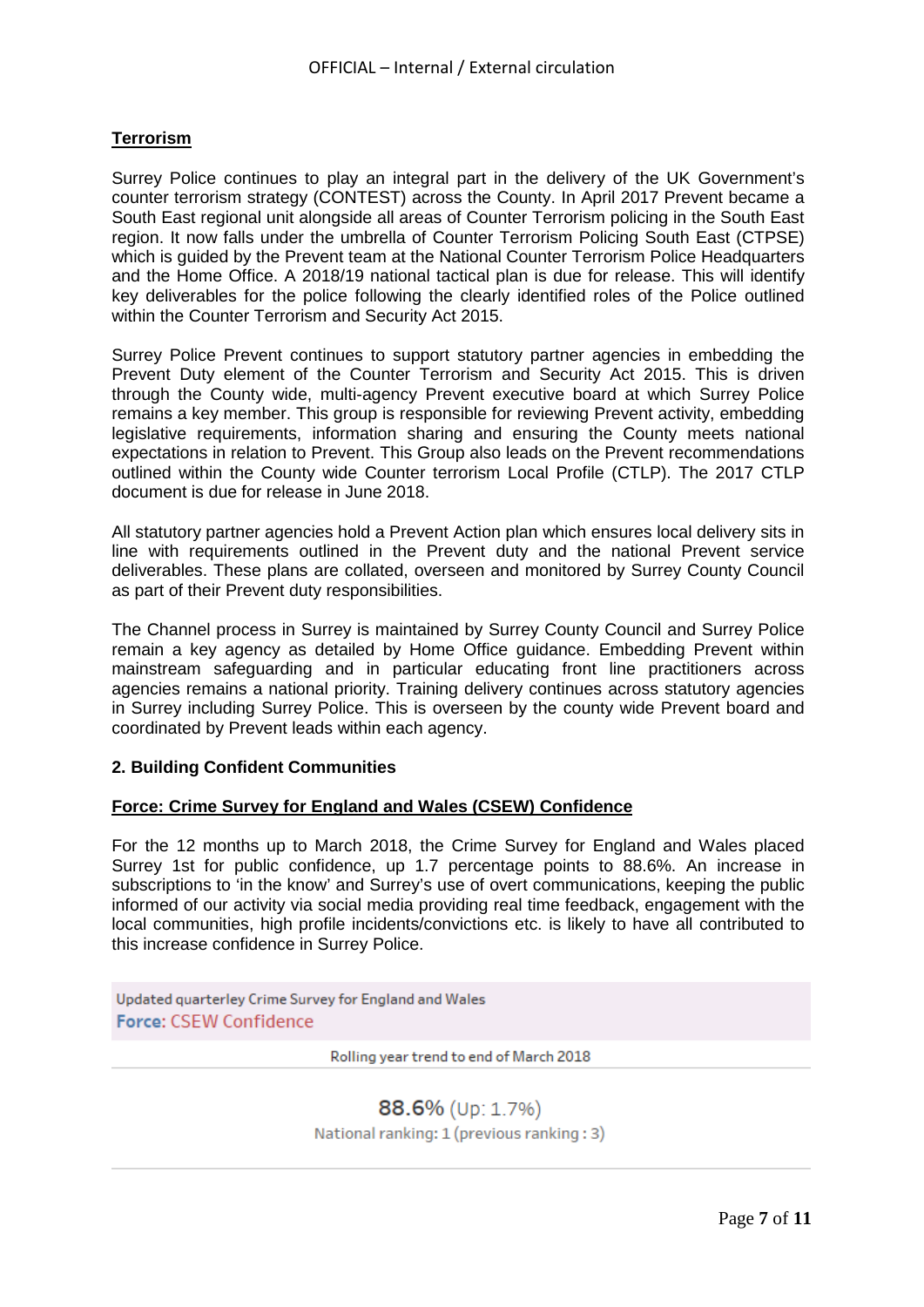# **Force: Q19 – Confidence in Neighbourhood Police**

Surrey County Council and Surrey Police survey over 6000 residents a year as part of the Joint Neighbourhood Survey (JNS).

In the 12 months to June 2018 those asked, 'taking everything into account, how confident are you in your neighbourhood police? 88.9% said they were very or fairly confident. This is -0.5% points lower than the previous year end result but broadly mirror the confidence results from the national crime survey for England and Wales highlighted above.

The slight drop in confidence in the latest quarter potentially relates to a decrease in agreement that the police are dealing with the crime and ASB issues that matter in the respondent's neighbourhood. A decrease of -3.6% points this quarter (Apr-Jun 2018) to a low of 71.6%.



# **3. Supporting Victims**

## **Force: Burglary and Violence User Satisfaction**

The 12 months to July 2018 shows the burglary and violent crime satisfaction as 79.7% which is down 0.3 percentage points compared to the 12 months to July 2017 (80.0%).



Overall satisfaction has decreased -3.3% points to 78.0% in July 2018 (May incidents), with the Financial Year to Date (FYTD) result just +0.6% points above the Year End (YE) 17/18 result at 80.0%. Decreases were seen on all satisfaction indicators this month.

Satisfaction with actions taken has decreased -3.8% points to 71.2% in July (May incidents), with the FYTD result remaining below the YE 17/18 result at 75.3% (-2.1% points).

Satisfaction with kept informed has also decreased, to 68.2% (-3.2% points), with the FYTD result -2.5% points below the YE 17/18 result at 68.0%.

Satisfaction with treatment decreased -7.3% points this month to a low 85.6%, with the FYTD result -1.5% points below the year end 17/18 result at 89.6%.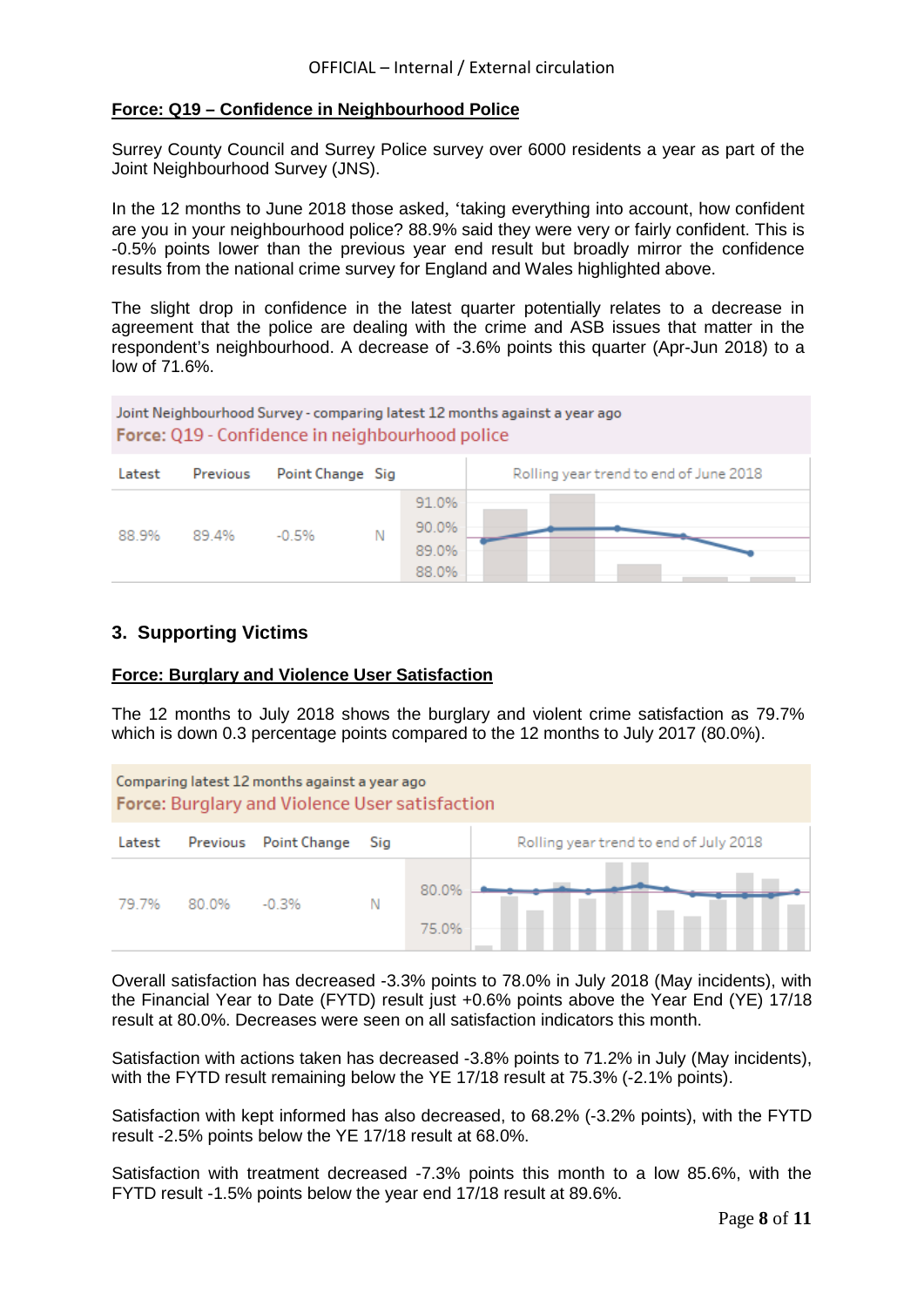Overall satisfaction for victims of burglary has decreased to 88.7% this month (-4.8% points), though the FYTD result remains above the year end 17/18 result at 87.5% (+2.9% points). Overall satisfaction for victims of violent crime has decreased -1.1% points to 68.6% this month, with the FYTD result below the YE 17/18 result at 72.9% (-1.7% points).

#### **Force: Rolling quarterly results for Victim Contact Compliance**

Latest results for victim contract compliance are shown below. The 12 months to May 2018 shows the compliance rate of 78.0% up 1.4 percentage points compared to the 12 months to April 2018 (76.7%).



## **Force: Total ASB User satisfaction**

The 12 months to July 2018 shows the Total ASB User satisfaction as 72.1% which shows no change from the 12 months to June 2018 (72.1%).



For July 2018 (May incidents) overall satisfaction for ASB increased +2.6% points to 73.9%. However, the FYTD result is currently -1.2% points below the previous year end result at 71.9%.

## **4. Preventing Harm**

#### **Force: Repeat Vulnerable Missing Individuals**

The volume of vulnerable missing individuals over the last 12 months to July 2018 is 1029, a slight reduction on the volume recorded in the 12 months to June 2018.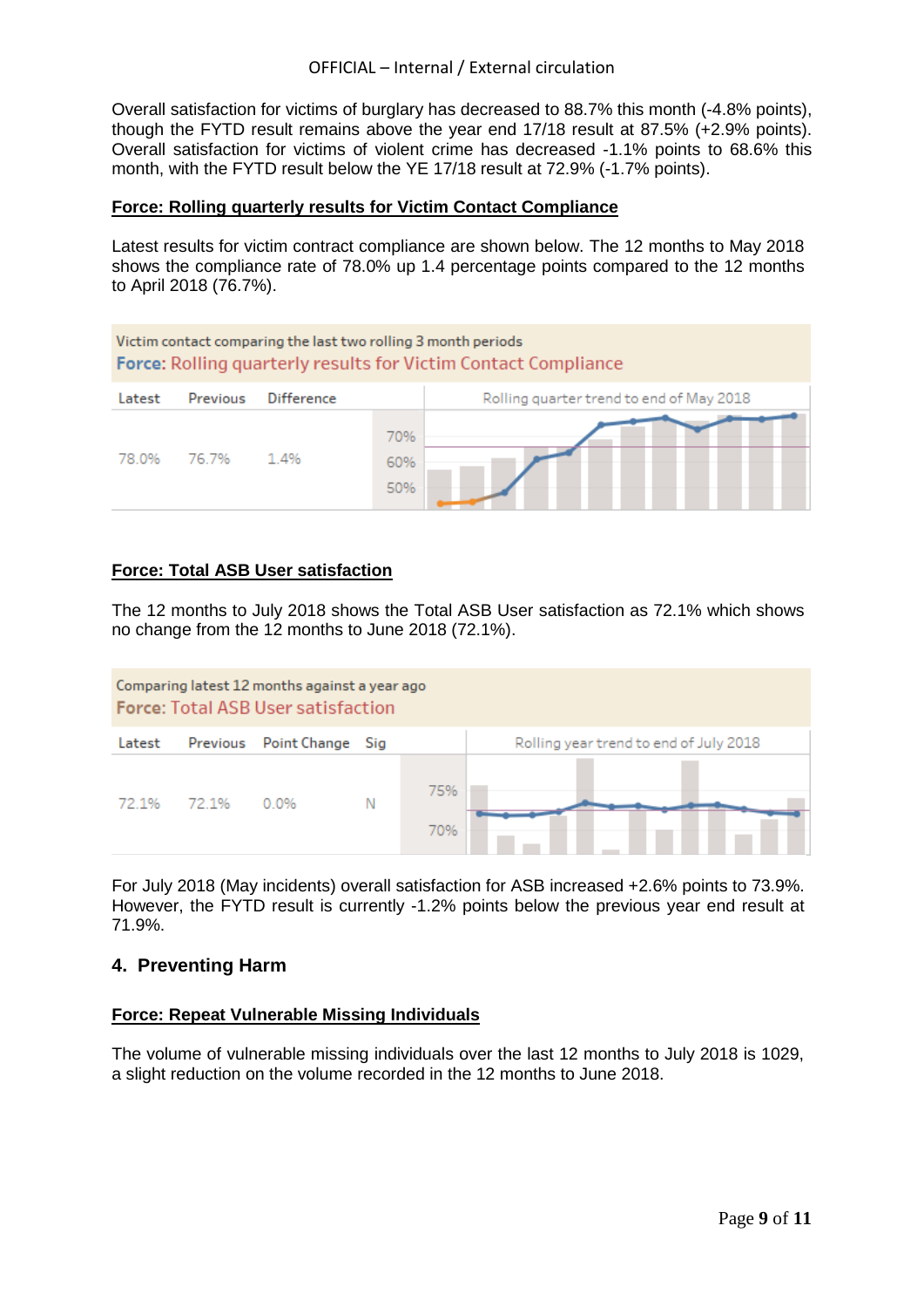| NICHE missing person - comparing latest 12 months to a month ago<br>Force: Repeat Vulnerable missing individuals |          |                   |      |                                        |  |  |
|------------------------------------------------------------------------------------------------------------------|----------|-------------------|------|----------------------------------------|--|--|
| Latest                                                                                                           | Previous | <b>Difference</b> |      | Rolling year trend to end of July 2018 |  |  |
|                                                                                                                  |          |                   | 1000 |                                        |  |  |
| 1.029                                                                                                            | 1.040    | $-11$             | 800  |                                        |  |  |
|                                                                                                                  |          |                   | 600  |                                        |  |  |

## **Force: Repeat Victims of High Harm**

The 12 months to July 2018 shows the force has a repeat rate of 26.1% for high harm offences which is up 0.6% points compared to the 12 months to June 2018 (25.5%).



# **Mental Health Needs**

Surrey Police works alongside key partner agencies such as Surrey and Borders NHS foundation trust, Surrey County Council and the county's Acute hospitals in both a strategic and operational capacity with the aim of delivering a coordinated approach to supporting those with mental health problems.

Surrey Police has a dedicated Mental Health Portfolio lead which is responsible for overseeing a wide range of internal and partnership strategy with regards to Mental Health. This role represents Surrey Police on the county wide Mental Health Crisis Care Concordat which, in line with Home Office guidance, aims to deliver a high quality, multi-agency response when people with mental health problems require support.

Multi-agency strategy and working practices are developing across Surrey to support those with mental health problems in the most appropriate way. This includes ongoing review of mental health policy and procedure such as the multi-agency, county wide policy relating to section 136 of the Mental Health Act 1983 (due for completion in September 2018). Surrey Police and partner agencies continue to support projects such as the embedded mental health practitioners within the Surrey Multi-Agency Safeguarding Hub (MASH) and the Surrey Police contact centre to build closer working relationships across front line practitioners and deliver a high standard of service to vulnerable people in the community.

Performance of services is monitored and assessed across agencies and is overseen by the Home Office. The Surrey Police Mental Health portfolio lead is responsible for collating and assessing performance to ensure Surrey Police is achieving the standards outlined by the College Of Policing.